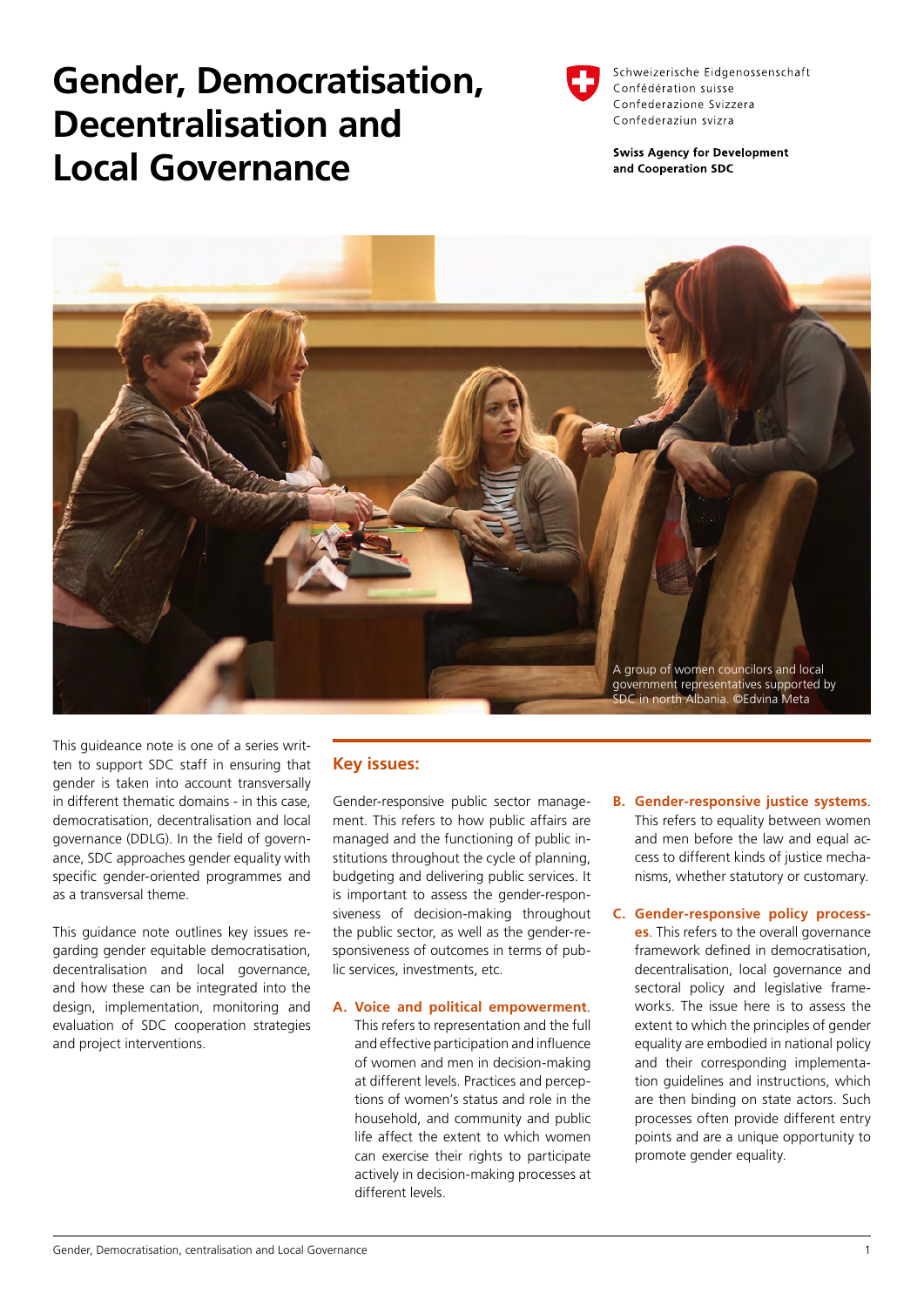**Women's full and effective participation in governance processes is an important part of the Agenda 2030 and a priority for SDC, in particular as targets under goals 5 and 16:**

- → **Target 5.5**: Ensure women's full and effective participation and equal opportunities for leadership at all levels of decision-making in political, economic and public life.
- → **Target 5.c**: Adopt and strengthen sound policies and enforceable legislation for the promotion of gender equality and the empowerment of all women and girls at all levels.
- → **Target 16.7:** Ensure responsive, inclusive, participatory and representative decision-making at all levels.
- $\rightarrow$  **Target 16.b:** Promote and enforce non-discriminatory laws and policies for sustainable development.

# **1. Definitions**

**Democratisation:** At its core, democracy is a system in which the government is controlled by the people and in which citizens are considered equals in the exercise of that control. The legitimacy of political institutions is based on people's consent, either by direct vote or through representation. This is usually backed by constitutional guarantees for equal rights to vote, the liberty of opinion and free media, equality before the law, the separation and control of powers and the principle of the rule of law, which binds state authority to a constitutional framework and legal norms. Women and men's equal status as citizens is a cornerstone of democratic systems of governance. However, there are numerous obstacles for women to effectively participate in politics and power positions (i.e. financial impediments, lack of access to information, mobility, public safety, etc.)

#### **Decentralisation**:

- > **Political Decentralisation:** Transfer of political power and decision-making authority to subnational levels, such as for example elected village councils, district or provincial councils.
- > **Fiscal Decentralisation:** Intergovernmental fiscal transfers to subnational governments which allows them to function properly.
- > **Administrative Decentralisation:** 
	- Transfer of decision-making authority, resources and responsibilities for the delivery of selected public services from the central government to other lower levels of government.

These different forms of decentralization are expected to improve the quality and efficiency of services, strengthen fiscal management, enhance private sector development and increase local participation in decision-making processes because government will be nearer to citizens who in

turn will take a closer interest in how their taxes are spent. Many of these services cover basic needs in everyday life and are thus of particular importance for women (health, schooling, employment, income, sanitation).

**(Local) governance**: Local governance describes a set of institutions, actors, mechanisms and processes through which local state institutions (including the executive, legislative and judiciary) exercise their duties, citizens and private sector can articulate their interests and needs, mediate the differences and exercise their rights and obligations. Local government is also regarded as a significant political apprenticeship arena for women as barriers to entry are lower at the local level. A gender-sensitive service delivery system at the local level seeks to ensure that both women and men have equal access to and control over the resources and services.

### **2. Analysing gender in DDLG**

Managing public affairs is often seen as a men's issue, and women's participation and influence in decision-making is far from equal to men's. That being said, tremendous progress has been made in recent years. **Today there are more politically active women than ever before**, including 22 percent of the world's national parliamentarians. At the subnational level, it is estimated that some 20 percent of local councillors are women, adding up to millions of elected representatives. However, despite this progress, women remain under-represented at all levels and most significantly at senior decision-making levels including national government ministers and mayors.

With decentralisation, the local level of governance takes on increasing importance as a service provider and point of access to the political system. Thus it is a **key arena in the struggle for women's political empowerment**. Figure 2 illustrates the relationship between the so-called demand-side of governance (empowered citizens), the supply side (capable states) and the policy framework in which they are embedded. Initiatives aiming to strengthen gender equality in DDLG may seek to influence any of these three elements or, importantly, spaces in which they interact. These include, for example, public consultation processes. Of course in practice, things are more complex and it is not always clear to distinguish between such categories (for example, when



Figure 1: Women in local government, globally (UCLG, 2015)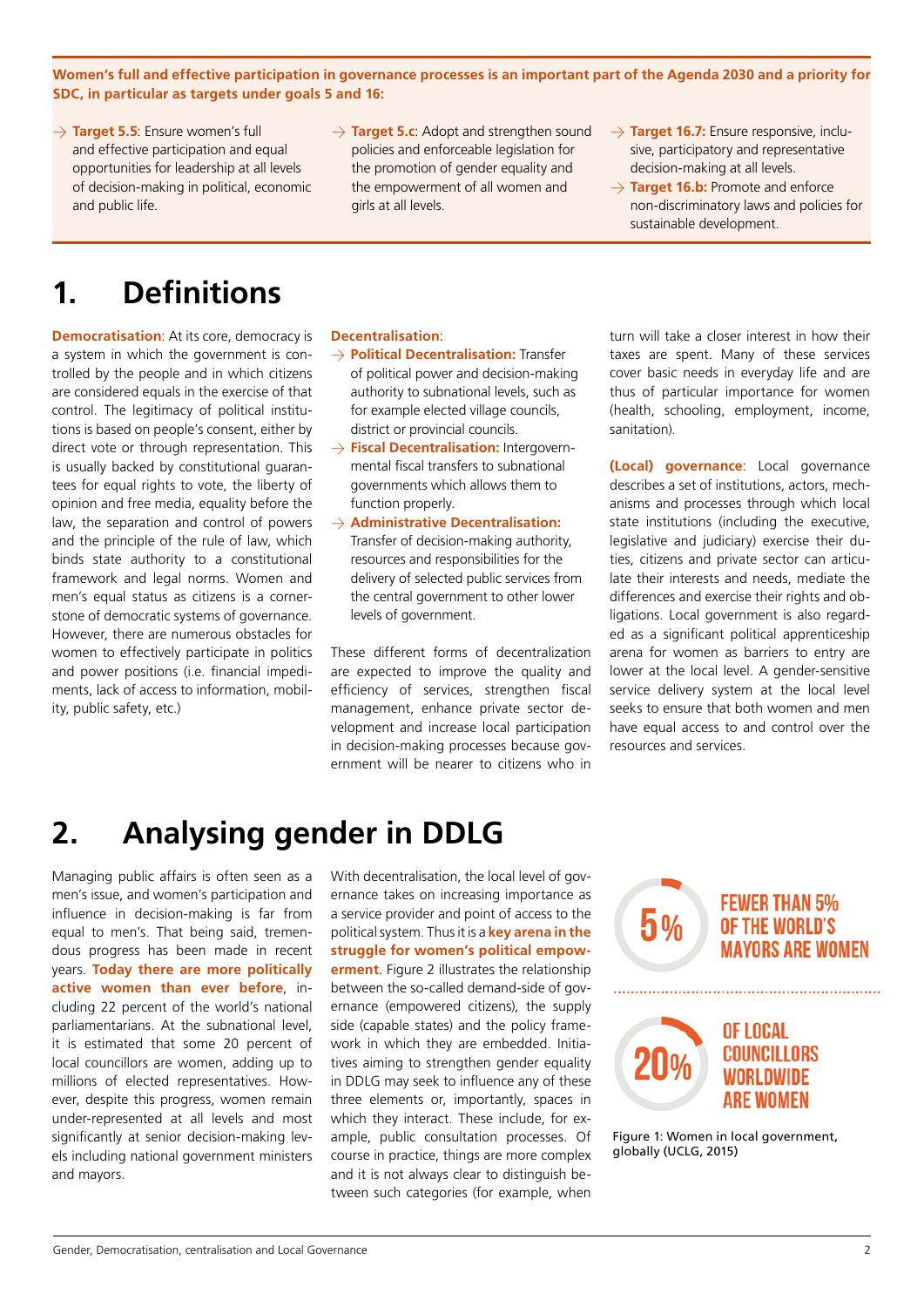states outsource service delivery functions to civil society or private sector organisations).



Figure 2: Governance demand, supply and framework

SDC is currently shifting to a more **systemic approach to governance** and is opening up its perspective to include a wider range of political actors and state institutions. Amongst others, these include such centres of power as parliaments, judiciary, political parties and informal authorities. Particularly in fragile or conflict-affected contexts, nonstate actors may play important governance roles, competing with or substituting the state in some areas (such as security provision or basic service delivery). Figure 3 illustrates the set of state institutions and actors as well frameworks shaping gender equality dimensions.

Awareness raising and interventions aimed at changing gender roles in governance, as in other fields, should thus be developed within and carefully adapted to particular local contexts. Changing gender roles implies a change in power relations and is thus a high stakes endeavour that may face resistance. Careful **gender-sensitive power analysis** is an important preparation. While at the level of tools "power analysis" has tended to be developed separate from "gender analysis", many of the most commonly used power analysis tools include a gender component. The other main analytical framework used in the governance domain is **political economy analysis**. However, it is critiqued for being "gender blind" thus may require specific attention and adaptions for use in analysing gender and DDLG. Some of the governance assessment tools in use by SDC have a strong gender component, whereas others simply collect gender disaggregated data.**<sup>1</sup>**

A gender analysis of DDLG should also take into consideration the issue of **intersectionality**: women may face particular and additional disadvantages and exclusion when their gender identity intersects with others, such as class, caste, ethnicity, religion, etc. For example, Dalit women may face particular discriminations above and beyond those faced by either male Dalits or women from other social group. Multiple

intersecting inequalities are associated with 'deficits' in human development that make them mutually reinforcing and resistant to change. Thus when disaggregating gender and aiming to focus on the most disadvantaged, it is important to understand the different positions and perspectives of women from different backgrounds.

In the following sections, we describe a selection of practical entry points for working on gender and DDLG.



Figure 3: Set of states institutions and actors, as well as frameworks

### **2.1 Gender-responsive public sector management**

An analysis of the gender responsiveness of public sector management means analysing decision-making processes and outcomes along the public management cycle. Classically, this would be considered the "supply side" of governance. Figure 4, excerpted from guidance on gender responsive budgeting in an SDC financed local governance program in Kosovo, indicates key questions to ask at each step in the cycle.

The aim of the analysis is, firstly, to assess the extent to which decisions made and budgets allocated by public institutions at different levels take into consideration the situation and priorities of women and men (input). The analysis should assess both how gender is mainstreamed throughout plans and budgets and also the extent to which specific measures to address women's concerns are formulated and financed. The plans considered can include general strate-



Figure 4: Gender in municipal plans and budgets (Krösschell, 2012)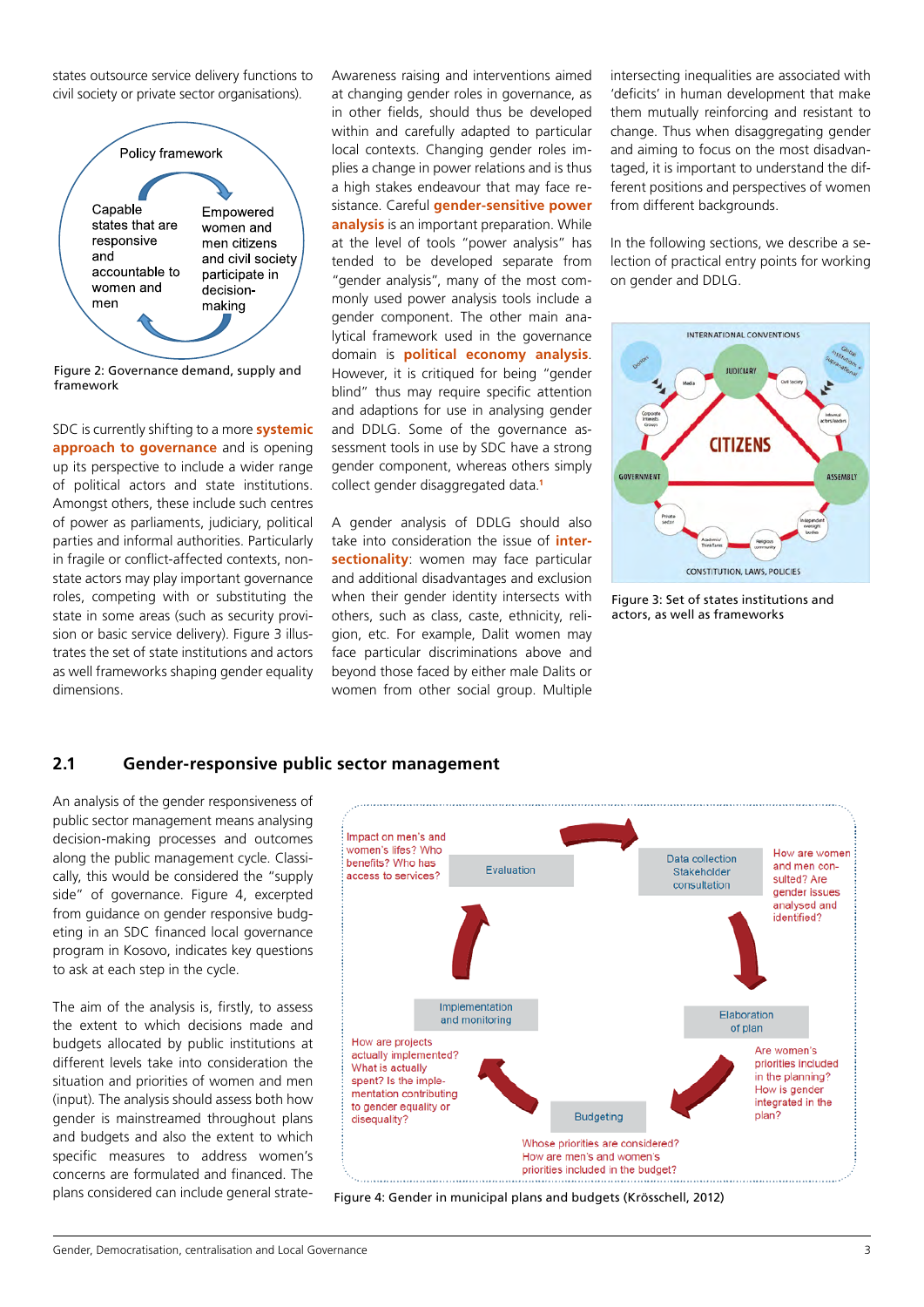gic plans and annual plans, as well as sectoral plans. Figure 5, from a gender analysis flashcard used in the SDC local governance program Sharique (Bangladesh) is used to encourage a discussion at community level about possible different investment priorities between women and men. In some contexts, it is a requirement that a certain percentage of the budget is allocated for projects that respond to women's priorities (although in practice this is generally interpreted rather broadly).

Secondly, beyond the planning and financing, the analysis should address whether and to what extent there is gender equity in the delivery of public services and distribution of investments (outcome). This latter point depends significantly on political will and the attitudes and behaviour of front-line civil servants. It can be assessed through the many accountability tools, such as citizen score cards and public audits.**<sup>2</sup>**



Figure 5: Women and men may have different budget priorities (Sharique)

### **2.2 Voice and political empowerment**



Figure 6: Poster from SDC's Access to Justice Project encouraging couples to register their marriage at the Registry Office

Voice and political empowerment form key parts of what is considered the "demand side" of governance. Women's voice and

political empowerment are key to ensuring women's status as full and equal citizens, opportunities to play a role in political and public life, and to influence decision-making processes. In other words, women's voice and political empowerment are at the core of processes of democratisation. The CEDAW general recommendation on public and political life (1997) includes the following three elements: a) the right to vote and to be eligible for election; b) the right to participate in policy formulation and implementation; and c) the right to participate in non-governmental organizations and associations concerned with public and political life.

Analysing voice and political empowerment, as well as issues of representation and participation, is challenging. It is possible to hold a position as an elected representative without being able to exercise power, and it is also possible to exercise a high degree of political influence without being an elected representative or even participating in formal consultation processes. This means that our analysis needs to go beyond simply numbers of women participating in public processes to try to understand more about their actual influence, power and perceptions of empowerment.

Many of the power analysis tools in common usage, when used with a gender lens, can provide useful insights into these questions. Using the gender lens reminds us that each individual's experience of power and powerlessness will be different depending on gender, age, class and other factors. Furthermore, empowerment strategies that focus solely on the public realm may overlook challenges that people, especially women, may face in their homes and families sometimes as a consequence of their growing power outside of the household. Like with public resource management, gender analysis in this field implies a comprehensive view of the different steps in processes (i.e. electoral cycles) and in the different institutional spaces where decision-making happens (from households and community based organisations to national government ministries and international organisations).

### **2.3 Gender-responsive justice systems**

Analysis of the gender responsiveness of justice systems should focus on two sets of issues. The first is gender inequalities in participation in and access to the justice sector (input) and the second is gender inequalities in the way justice is delivered or practiced in different societies (output). Key issues include, amongst others:

- > **Women's property and inheritance rights**: do women and men have equal rights on paper and in practice to own property (including land) and to inherit?
- > **Marriage, divorce and family law**: do laws (both state laws and religious law) offer equal rights and protection to women and men in marriage, and in divorce or other family related disputes (such as custody of children)?
- > **Gender based violence (GBV)**: how does the justice system address gender based violence committed against women, girls, men and boys?
- $\rightarrow$  The intersection between "formal" **and "informal" justice systems**: do women and men have equal status before the law according to different

justice systems, and what happens in practice when these justice systems are not aligned? For example, how does the state justice system respond to "traditional practices" that harm women and girls' bodily integrity?

 $\rightarrow$  **Transitional justice**: how do transitional justice processes balance women and men's wishes for justice and reconciliation? Is there practical impunity for some crimes, such as GBV?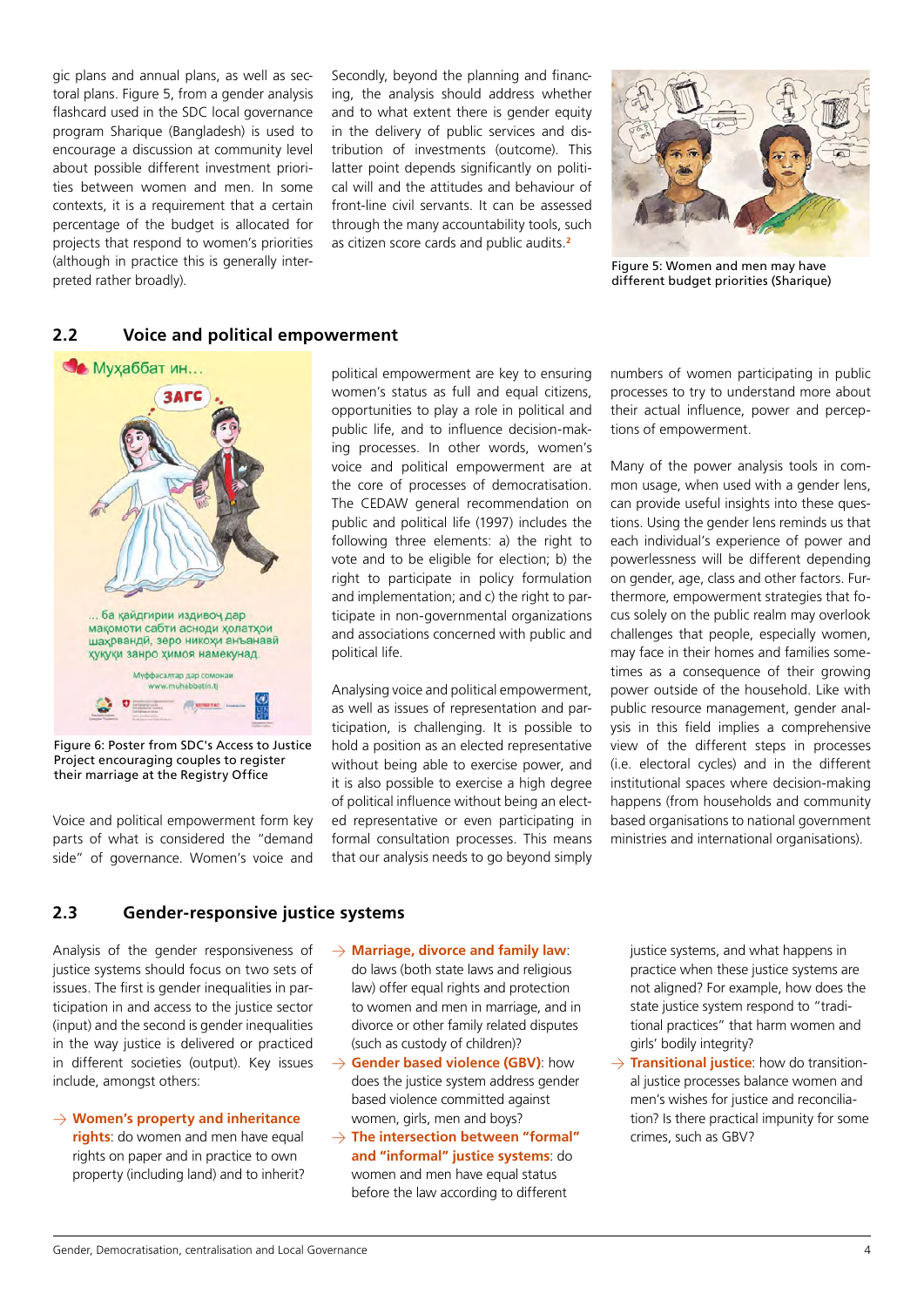### **2.4 Gender responsive policies and policy development processes**

Decentralisation itself, including political, financial and administrative decentralisation, can have a considerable impact on power relations and its potential effects should be analysed in gender terms. This might include asking, for example, how will the decentralisation of different public services affect women and men? Such an analysis could also include a gender analysis of the different revenue streams going into the budget: for example, the effects of different taxes and fees and equalisation formulae on women and men.**<sup>3</sup>** Gender impacts are often evident in taxes that are collected by local governments, particularly property taxes and fees for basic services. This underscores the need for an analysis of gender-relevant impacts in an integral fashion, from the design of the tax code, to the setting-up of tax administration processes,

and the application in each locality. More generally, political decentralisation processes that aim to empower the local level may establish particular institutions, such as consultative committees, where gender considerations could be taken into account either in terms of institutional form (i.e. a number of reserved seats for women) or mandate to address certain issues.

### **3. Gender-responsive interventions in DDLG**

In practical terms, the relationship between gender and governance is influenced by a number of inter-related factors, from the social and cultural, to the economic, legal and political, and from the household level to the international level. Working towards gender equitable governance thus implies working in a systemic way within and between several of these inter-connected fields. SDC recognises that work in both

gender equality and DDLG is inherently political because this work aims to influence power dynamics and structures within a society. SDC is aware that it needs to reflect carefully on its own role in given systems, and the space and legitimacy it has to address power imbalances, including gender inequalities. Leading by example, and "walking the talk" are among the strategies that may be used to build legitimacy.

The following are a number of suggestions of practical entry points for different gender-responsive interventions in the fields of democratisation, decentralisation and local governance, interspersed with brief highlights of good practice from SDC and partners.

#### **3.1 Gender responsive public sector management**

Improving local governance (particularly planning and financial management) and the delivery of local public services are longstanding and widespread interventions within SDC's governance portfolio in most contexts. SDC support addresses the broad range of required institutional capacities for managing public resources in most effective way, leading to good-quality public services for all and stimulating local economic development. Interventions include support to strategic planning processes (based on participatory needs assessments) and budgeting processes (including gender-responsive and socially inclusive budgeting), as well as support to the implementation of plans and budgets, with sound financial management and procurement procedures, and the appropriate steering, and control with regular public information and consultation. These activities can and should all include a consideration of the potentially different needs of women and men citizens, as well as their views on the prioritisation of investments and their evaluation of service delivery.

In promoting gender equitable local governance in **Kosovo**, the SDC funded project DEMOS uses the tool of Gender-Responsive Budgeting (GBR) with its partner municipalities.<sup>4</sup> With this method, a clear spotlight is placed on the implications for men and women in the allocation of municipal funds, the planning and monitoring of which is conducted in a participatory process. All citizens – including women and members of minority communities - are actively encouraged to attend and participate in meetings discussing budgetary allocations.

Furthermore, through institutionalising the scrutiny of budgets according to their impact on men and women, SDC supports women to advance their views both individually and collectively, ensuring that their voice has an impact on local government actions. To reinforce the GBR process, the project also has ensured that municipal gender officers have a dedicated budget, enabling them to have an impact in their roles.

In **Kyrgyzstan**, SDC finances two projects in the area of governance, which contribute to accountable and fair service delivery. They both involve the whole population in decision-making at the local level in the area of budgetary process and public service delivery, planning and management. The Public Service Improvement Project (PSI) aims to create sustainable system of management and service delivery at local self-government level in the field of urban planning



Participation of women in the budgetary process of Grozd, Kyrgyzstan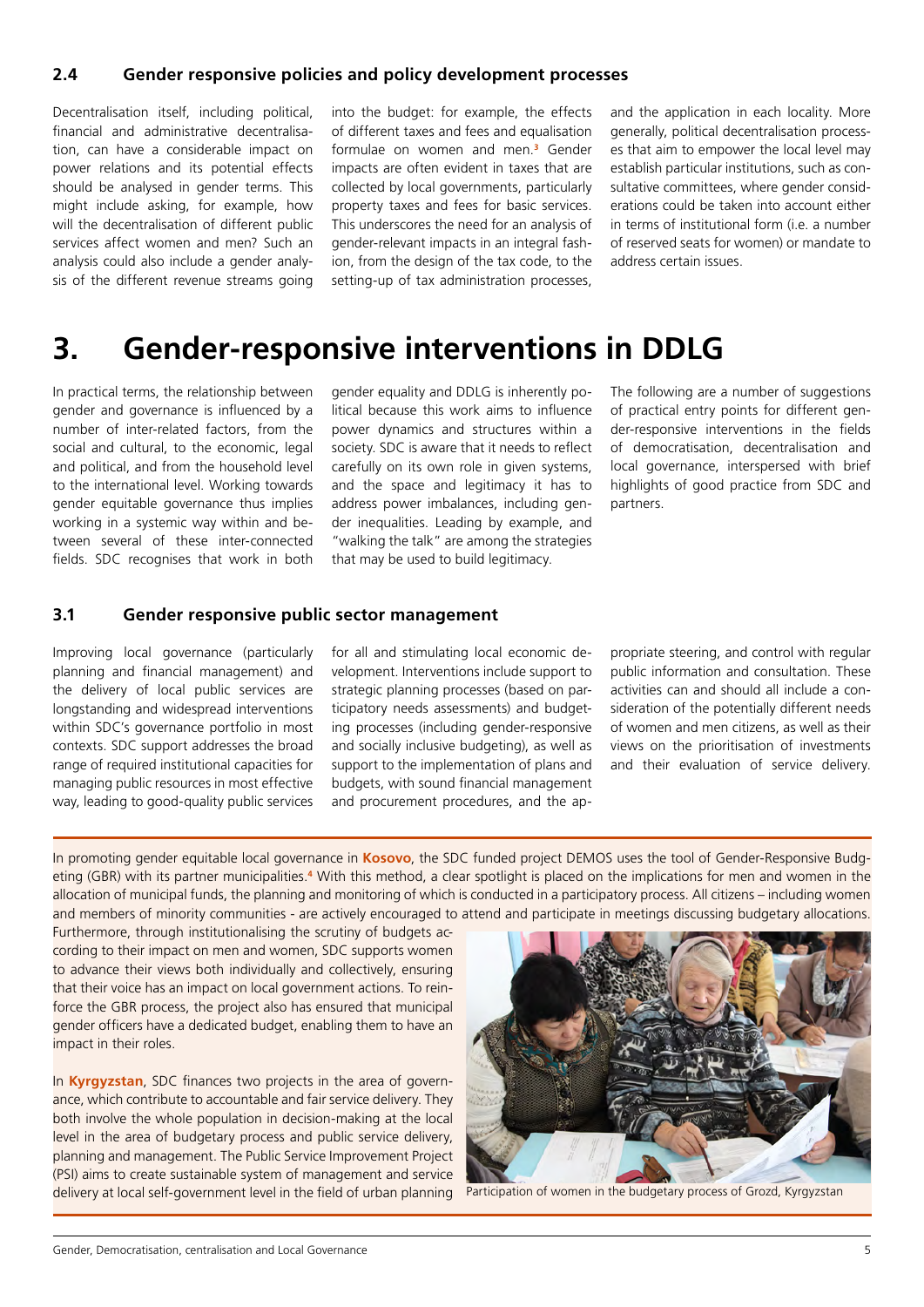and construction, drinking water supply, administrative services and other issues. The project assists the local governments by creating special tools and methods through which they can assess the citizens' priority needs and select the most efficient and effective service provision models reflecting the needs of various categories of service users. The project specifically aims to target services that are a priority for women, ethnic minorities, differently abled people and beneficiaries of the social-welfare system

support. Their access to services is enhanced through improved physical access (drinking water, pre-schooling), tariff subventions, and adequate content (adaptation classes for children with disabilities, additional services in the area of culture, recreation etc.).

### **3.2 Strengthening women's political empowerment**

Work in this field comprises the broad range of strategies to foster women's individual and collective capabilities to participate in and influence decision-making about issues that concern them, including those in the frame of decentralisation and local governance. Interventions focussed on strengthening women's political empowerment should consider building both the self-confidence of 'power-within' which supports 'power-to', and fostering opportunities for women take the collective action – 'power with' which is an essential part of fostering wider change to male 'power-over' women as a social group.

This includes, but is not limited to, interventions to support women to be active in political institutions including political parties and elected bodies at different levels from local councils to national parliaments. SDC supports a range of activities around training women in local governance – including the capabilities to effectively participate as candidates for elections and participation in local government committees (standing committees), public consultations, community meetings and other initiatives. Indeed, in many contexts women political leaders (particularly those who do not come from politically influential families) initially build up their leadership experience in community based organisations such as farmer groups, health- or water committees or interest groups like student groups, trade unions and faith-based organisations. Beyond trainings, interventions around social issues like unpaid care work and gender-based violence can be important to create an enabling environment for political empowerment.**<sup>5</sup>**

Towards the collective end of women's political empowerment, SDC supports the strengthening of existing women's and civil society groups and networks that focus on local governance and citizen participation, as well as institutions such as women's caucuses in legislative bodies.

Affirmative action measures such as reserved seats and women's lists are a necessary, if not a sufficient, mechanism for realising gender equality in local governance. The argument is that it is vital that women play an active role in the politics and development of their community and that what is needed to make this possible is a fundamental shift in representation so that women will number enough in government to be able to make their voices heard**<sup>6</sup>**. Affirmative action is not without risks, such as that the percentage of seats will be treated as an upper limit rather than as a minimum, that reserved seats are perceived to lack constituency, that the women elected will be only "representatives" of their husbands or families and that women with no prior political experience lack the capacity for the job. However, these risks, particularly as related to capacity and constituency can be addressed through practical means as shown by various initiatives in the field of "women in politics". Thus while quotas can ensure the basic right of representation, other measures may be required to ensure these representatives have influence.

The SDC financed local governance programme SHARIQUE in **Bangladesh** takes a particularly active stance in supporting women's participation in local governments (Union Parishads, UP).**<sup>7</sup>** Through leadership training and other capacity building, a significant number of women throughout the project area have gained the confidence and skills to participate actively in meetings, and to become leaders. Increased knowledge, access to information and a "we feeling" played an influential role to make women confident to participate in local governance.

In **Benin** SDC also puts an emphasis on promoting women's participation in decision-making on a local level. This is done through trainings and coaching of potential candidates for local elections, promotion of political leadership of women, raising awareness among their husbands and men in general, advocacy within political parties for a better positioning of women on elections lists, financial support for constituency building initiatives and documentation of experience to inform policy dialogue. SDC supported alliance building among elected women representative through institutional strengthening of the Union des Femmes élues conseillère de Alibori Borgou et Collines. These initiatives are implemented in partnership with local CSO networks, including women's NGOs.

In **Pakistan**, SDC supports the Women's Caucus of the Provincial Assembly of Khyber Pakhtunkhwa. The assembly has 124 members, out of these are 22 reserved seats for women (and 3 for religious minorities). The female members, irrespective of their political affiliation, have formed a Women Parliamentary Caucus for promoting women's rights through provincial legislation. SDC supports, together with UN Women, the empowerment and capacity building for the members of the caucus to strengthen their position and influence in the assembly. Among the activities funded is a study tour to Switzerland where the participants met with representatives on federal, cantonal and communal level to learn about the Swiss political system and share experiences as women parliamentarians.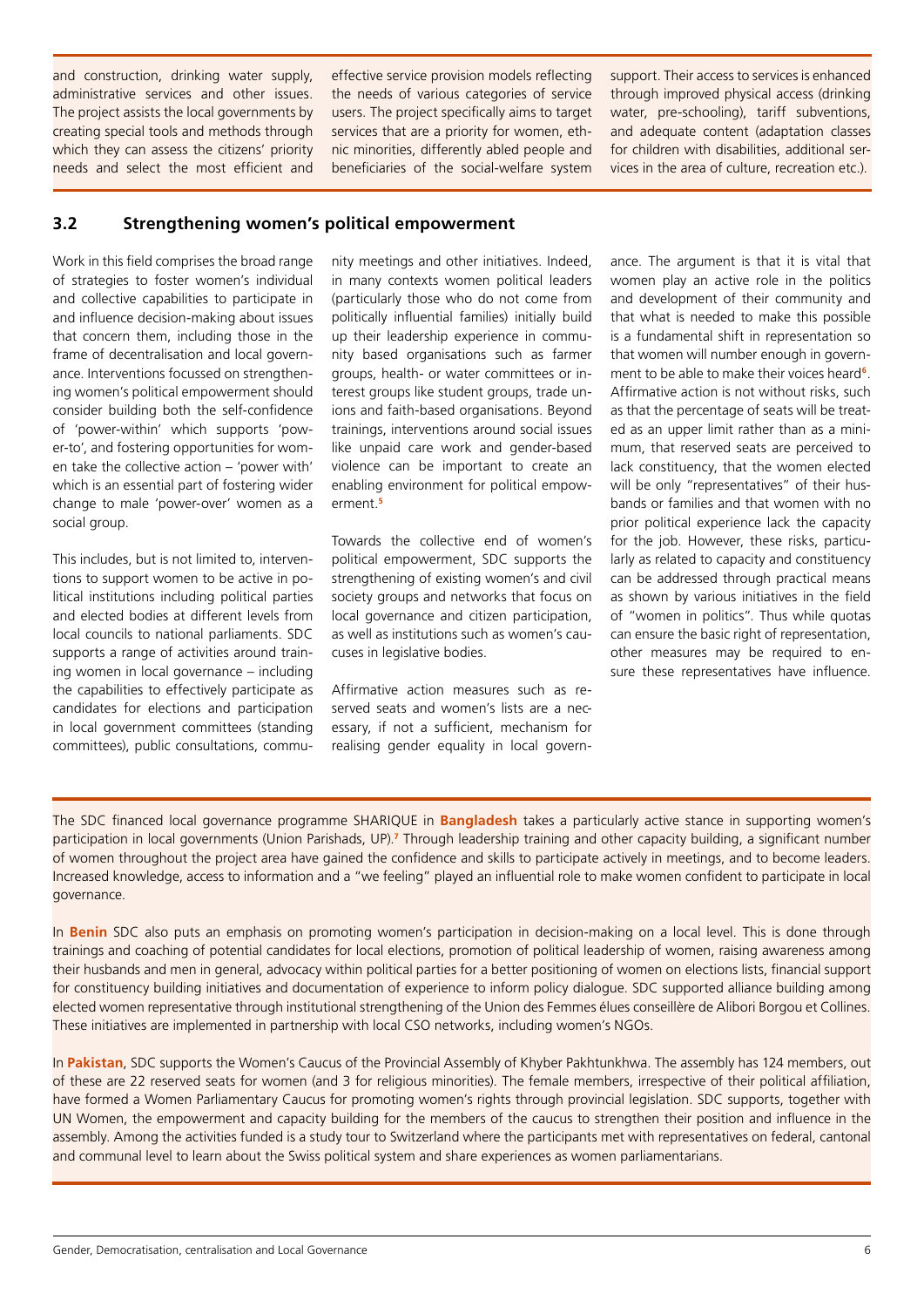### **3.3 Gender responsive justice systems**

A functioning judicial system is important to sanction abusive practices of state authorities, to protect peoples' rights and combat gender-based violence. At the core of the SDC's commitment are people's legal empowerment and the improvement of legal services (e.g. judicial procedures), accessible to all. Typically SDC programmes support capacity-building of judges, notaries and lawyers, but they can also include work with informal justice providers, for example traditional authorities. Such programmes

address issues of governance, gender equality and custom or tradition in an integrated manner, as illustrated in figure 7.

> Figure 7: Access to justice, gender, governance and inter-cultural interactions (SDC Bolivia)



SDC **Bolivia** works in the area of equal access to justice, in particular on alternative methods of dispute resolution through legal arbitration and conciliation. According to the experiences in Bolivia, conciliation is an important way for people to access justice and gives effective resolutions of disputes in labour issues. At an institutional level, 60% women could be recruited as conciliators in court. The project also carries out a couple of strategic and affirmative actions for vulnerable groups and it contributes to the development of a gender policy in the judiciary system.

In **Tajikistan**, SDC supports a comprehensive access to justice programme to increase legal awareness and improve legal aid services for people, including marginalised groups and women, to improve legal information provided by the government, and to promote policy reforms. For example, the project aims to increase the legal awareness of the population so that they are informed of their rights and the necessary processes that would enable them to claim these through the legal system at a later stage, particularly when it comes to issues of family law that may also be regulated by religious authorities. Examples include encouraging people to register their marriage and the births of their children at the Registry Office.

### **3.4 Gender in policy reforms**

Another potential area of intervention is at the level of governance policy reforms, for example mainstreaming gender equality in political, financial and administrative decentralisation policies and laws that regulate the functions and finances of local government. This depends, of course, on the existence and timing of such reform processes. Such reforms generally aim to improve public services and increase citizen participation and thus have a potential for significant impact. SDC aims to strengthen domestic capacities for designing, implementing and adjusting reforms and uses "bottom-up lessons" from its numerous local governance programmes to inform

reform processes. SDC can contribute to ensuring that gender is taken into consideration in the analysis that underlies these reforms and the various negotiation processes related to their design and implementation.

In **Albania**, an ambitious state reform for restructuring of local government was initiated in 2013. With the Territorial Administrative Reform, the former 373 local government units were merged into 61 new municipalities, aiming at improving service delivery for citizens, increasing efficiency, good governance and empowerment of local governments and citizens through a functional decentralization reform. SDC supported these reforms with technical expertise. Engendering territorial and decentralization reform has been enabled by ensuring women's participation in consultative processes and lobbying for their positions to be included in the formulation of key strategic documents. In particular, the new Law on the Organization and Functioning of Local Governments was enriched with provisions that legitimate gender representation in all municipal bodies and structures with at least 30% of the members. The draft Law on Local Finances (expected to be approved in 2017) foresees standards that assure gender budgeting for municipalities, including addressing gender issues with at least one objective in municipality mid-term programs and with gender sensitive municipal performance indicators.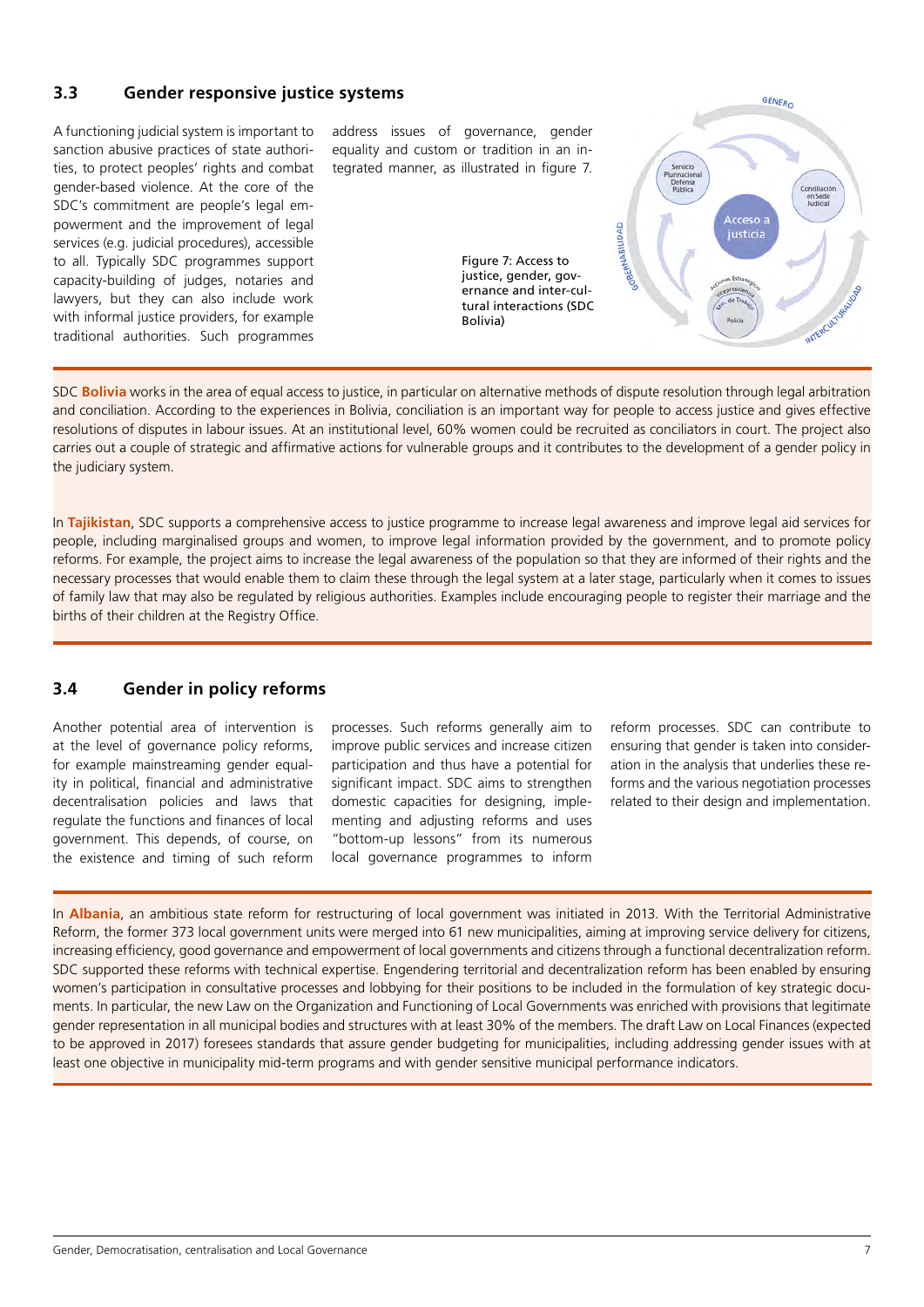# **4. The intersection between gender and good governance mainstreaming**

The intersection between gender and good governance, both transversal themes for SDC, is a dense one. While sometimes addressed as parallel tracks, there is much potential for synergy and mutual strengthening between these two transversal themes, both of which build on a human rights based approach and aim to improve the quality of governance at all levels from the household on "up". Key implications are

noted in the table below.

| <b>Good governance</b><br>principle              | What are the implications regarding gender relations?                                                                                                                                                                                                                                                                                                                                                                                                                                                                                                                                                                                                                                                                                                                                                                                                                                                                     |
|--------------------------------------------------|---------------------------------------------------------------------------------------------------------------------------------------------------------------------------------------------------------------------------------------------------------------------------------------------------------------------------------------------------------------------------------------------------------------------------------------------------------------------------------------------------------------------------------------------------------------------------------------------------------------------------------------------------------------------------------------------------------------------------------------------------------------------------------------------------------------------------------------------------------------------------------------------------------------------------|
| <b>Effectiveness and</b><br><b>Efficiency</b>    | Governance institutions and decision-making processes about public resources cannot be effective unless<br>they understand the needs and perceptions of both women and men. This means not only including more<br>women in governance processes but also listening to women and ensuring spaces where women can speak<br>freely. Engendering the efficient and effective use of public resources means assessing the different needs and<br>preferences of women and men and designing and delivering of more responsive services. It also means being<br>vigilant about the proper use and distribution of funding mechanisms intended to respond to women's needs,<br>including earmarked percentages of budgets and social security provisions such as allowances for widows.                                                                                                                                          |
| <b>Participation</b>                             | Engendering participation means ensuring that women have both access to, and the capability to actively par-<br>ticipate in, decision-making spaces at different levels. It means being attentive to the different and sometimes<br>hidden forms of gendered power imbalances that operate in these spaces. It also means taking into considera-<br>tion the gender-specific opportunity costs of participation, including issues of meeting times and child care.                                                                                                                                                                                                                                                                                                                                                                                                                                                        |
| <b>Transparency</b>                              | Governance processes should be transparent for all citizens. This means thinking about what transparency<br>means for women and men in particular social or cultural situations, considering what the constraints to such<br>transparency might be, and addressing them. For example, women and men might have different strategies<br>for accessing information, different levels of literacy, different levels of use of different kinds of media and<br>different access to public and private spaces where information can be shared.                                                                                                                                                                                                                                                                                                                                                                                 |
| <b>Accountability</b>                            | Generally speaking, gender considerations in accountability mean ensuring that both women and men are<br>fully aware of and capable to participate in different accountability processes, both formal and informal. As<br>accountability is essentially a question of power, unequal power relations can make demanding accounta-<br>bility even more challenging for some groups of citizens, including women. A further accountability related<br>implication is that power holders should be held to account for upholding laws and standards affecting<br>gender equality, specifically. Gender inequality is an issue where there is often a vast gap between commit-<br>ments made in policy and actual practice on the ground. While this role is often taken up by NGOs, oversight<br>institutions within the state can also play a role, such as ombudspersons, human rights commissions, the<br>judiciary, etc. |
| The rule of law                                  | A functioning judicial system that enforces the rule of law is important to sanction abusive practices of state<br>authorities, to protect peoples' rights and combat gender-based violence. Analysis of the gender responsive-<br>ness of justice systems should focus on a) gender inequalities in participation and access to the justice sector<br>and b) gender inequalities in the way justice is delivered or practiced in different contexts.                                                                                                                                                                                                                                                                                                                                                                                                                                                                     |
| <b>Equality and</b><br><b>Non-Discrimination</b> | Engendering equality means not only considering inequality between women and men, but also consider-<br>ing questions of intersectionality. Gender-based inequalities are intersected with other forms of inequality<br>including based on class, caste, race, ethnicity, sexuality, location and so on. Women from communities that<br>are discriminated against in a particular society may face particular challenges in participating in governance<br>processes (such as differently abled women, for example), likewise third gender individuals.                                                                                                                                                                                                                                                                                                                                                                   |